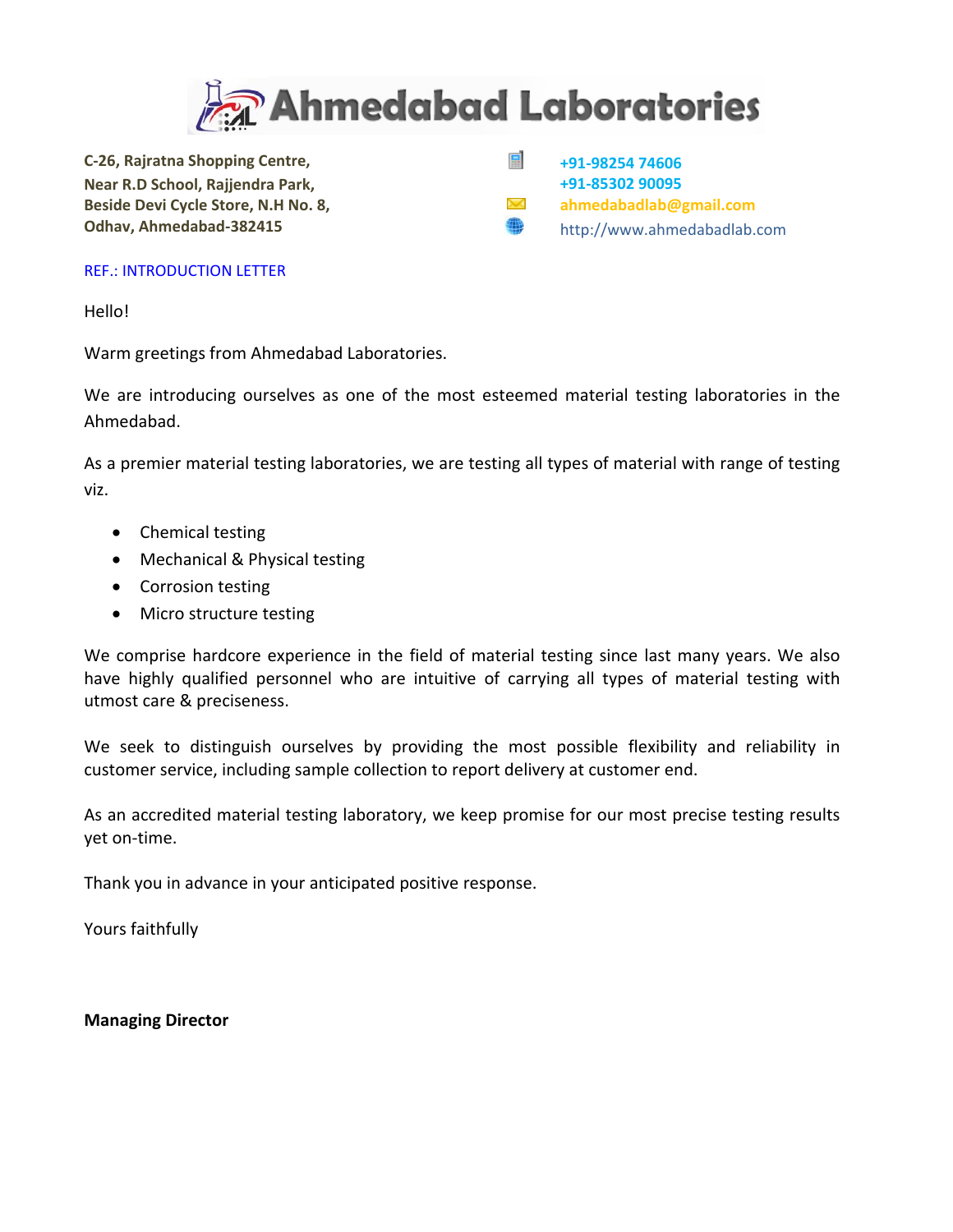#### **COMPANY PROFILE:**

#### **Vision:**

To continuously strive to achieve highest standards of precise material testing services in the concurrence with customers' expectations yet in cost effective manner.

#### **Mission:**

To exceed our customers' expectations in quality, delivery, and cost through continual improvement and close customer interaction. Our test certificates are reliable as these are based on accuracy and impartiality.

#### **About us:**

Ahmedabad Laboratories is one of the most reputed independent testing laboratories in Odhav, Ahmedabad. Ahmedabad Laboratories has provided services to its clients range of material testing facilities have been added in the laboratory to cater to the needs of the metal industry.

Ahmedabad Laboratories assures its customers to provide accurate, qualitative and speedy services with most modern equipments, meeting national and international standards.

Ahmedabad Laboratories ability to provide value to our metal testing customers is based on organizing multiple talents into a focused set of technological capabilities. Ahmedabad Laboratories provides several testing services, but, no matter which discipline you choose, one thing is certain. When you send a sample to Ahmedabad Laboratories, you can have confidence in the results, because you are working with a company that has a reputation for being meticulous.

At Ahmedabad Laboratories we have set our priorities towards working for a common goal of achieving benchmark judgment. Naturally, accuracy is of paramount importance to us and highest degree of calibration standard is inevitable in order to achieve most authentic analysis.

Ahmedabad Laboratories Test Certificates are widely accepted in the industry and approved by major National and International Inspection Agencies, Departments under Government of India, Public Sector undertakings and Private Sector Industries.

Ahmedabad Laboratories undertakes material testing as per international standards and specifications as defined by ASTM, NACE, DIN, AWS, API, BIS, IS and others. Testing can also be done as per client‐supplied specifications.

Ahmedabad Laboratories has been providing testing services under third party inspection agencies. The company is lead by well experienced and qualified technocrats.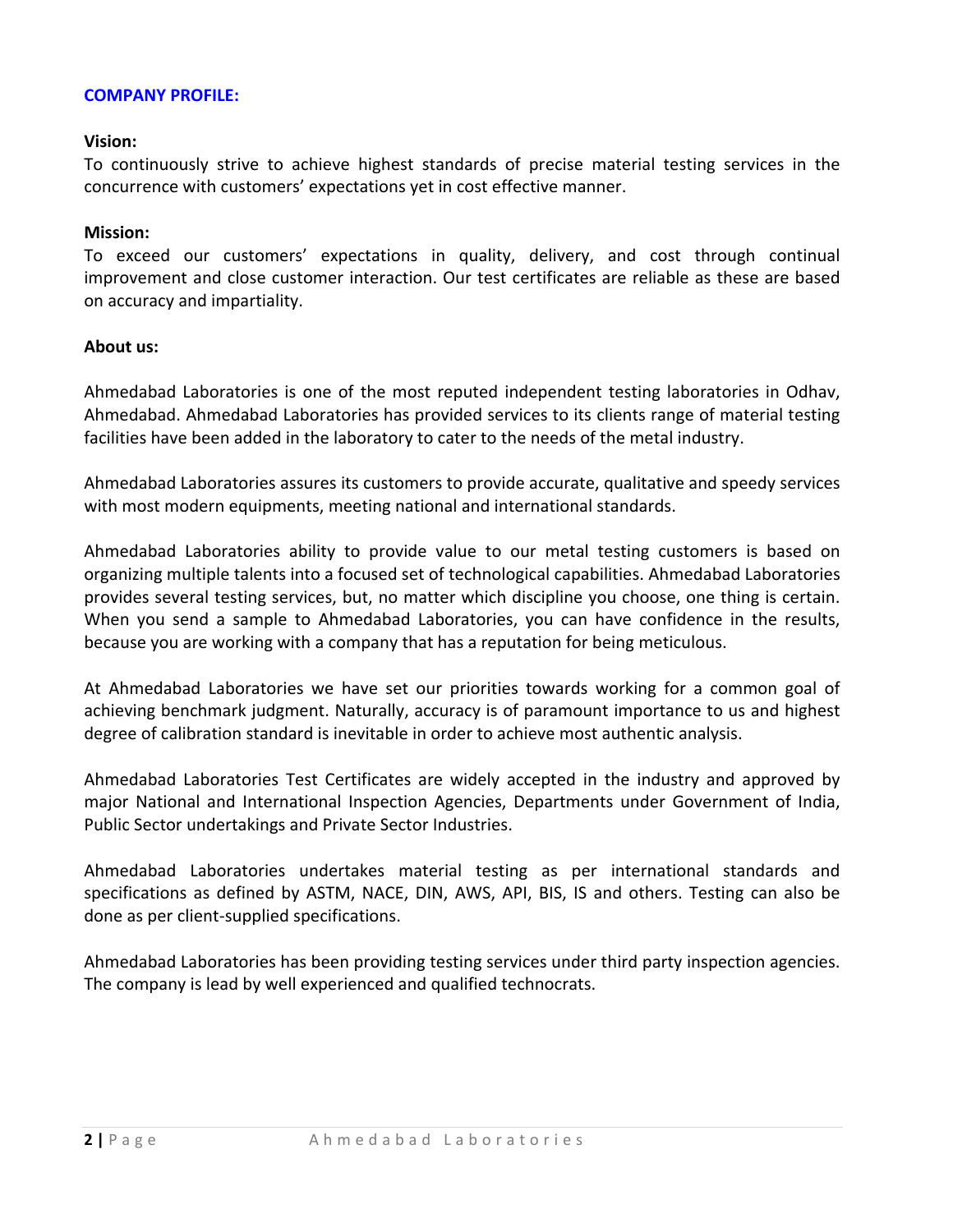# **OUR SERVICES:**

# **[1] Chemical testing**

Chemical testing is the science of chemical characterization and measurement. Qualitative analysis is concerned with the description of chemical composition in terms of elements, compounds, or structural units, whereas quantitative analysis is concerned with the measurement of amount. Analytical chemistry, once limited to the determination of chemical composition in terms of the relative amounts of elements or compounds in a sample. Modern analysis has also placed significant demands on sampling techniques.

# • **Wet chemical analysis**

Wet analysis is performed in samples where cut pieces are hard to retrieve. The samples coming to wet analysis are usually in chips or powder forms. Samples include Fe‐base, Non Fe base, pure metals, minerals, refractories, chemicals, Zn dust/ash, and Cu dust/ash. The processes performed could be titrimetric, gravimetric, colorimetric and combustion method depending on the element to be analyzed.

# • **Spectro analysis**

Spectroscopy includes the measurement of emission, absorption, reflection, and scattering phenomena resulting from interaction of a sample with gamma rays and x‐rays at the high‐ energy end of the spectrum and with the less energetic ultraviolet visible, infrared, and microwave radiation.

We have facility to test metals & alloys of, Fe base with Nitrogen, Ni base, Cu base, Al base, Zn base, Ti base by spectro analytical systems. Alloys of this base are accurately analysed by our spectro. The emission spectrometers are calibrated in Italy by the manufacturer, which are calibrated at regular intervals in the similar fashion. A well-experienced and qualified technical manpower ensures perfect testing confirming to the international standards and norms.

# **[2] Mechanical & Physical testing**

Determination of mechanical properties of material that reveals its elastic and inelastic behaviour when force is applied, thereby indicating its suitability for mechanical applications Properties of a metal or alloy that are relatively insensitive to structure and can be measured without the application of force; for example, density, electrical conductivity, coefficient of thermal expansion, magnetic permeability, and lattice parameter. Does not include chemical reactivity.

# **Testing procedure of Aluminium Material:**

Tensile test means, a method of determining the behavior of materials subjected to uni‐ axial loading, which tends to stretch the metal. A longitudinal specimen of known length and diameter is gripped at both ends and stretched at a slow, controlled rate until rupture occurs.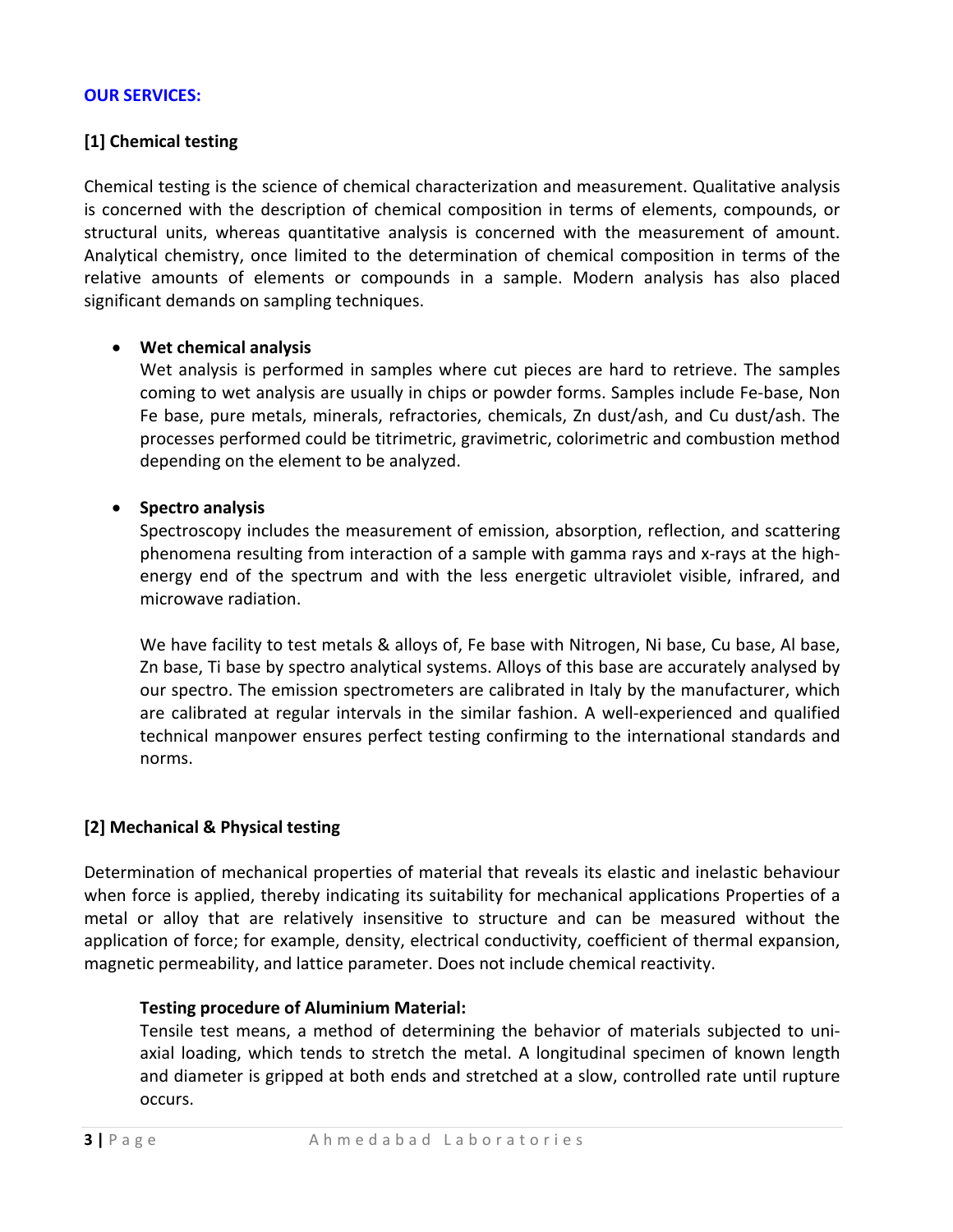**Universal Testing Machine (UTM) being used for carrying following tests:**

- Bend test
- Re-bend test
- Proof load test
- Compression test
- Flaring test

#### **UTM renders the measurement of:**

- Yield stress
- Ultimate tensile stress
- % elongation
- Reduction percentage area (in %)

# **UTM renders graphical representation of:**

- Stress v/s Strain
- Load v/s Displacement
- Stress v/s Displacement

#### **Hardness test**

Hardness means a measure of the resistance of a material to surface indentation or abrasion; may be thought of as a function of the stress required to produce some specified type of surface deformation.

# **[3] Corrosion Testing**

Corrosion testing helps you estimate component service life, compare candidate materials in your service environment, and help screen your materials and their condition.

- IGC practice A as per ASTM A 262
- IGC practice B as per ASTM A 262
- IGC practice C as per ASTM A 262
- IGC practice E as per ASTM A 262
- ASTM G-48
- ASTM A 923 method A, B and C

# **[4] Micro structure testing**

- Evaluation of grain size
- General Structure Study
- Decarb Layer
- Nodularity % & Count in S.G iron
- Inclusion rating
- Heat treatment conditions & its effects
- Forming process
- Weld fusion MACRO examination
- Phase study
- Ferrite measurement
- Normality